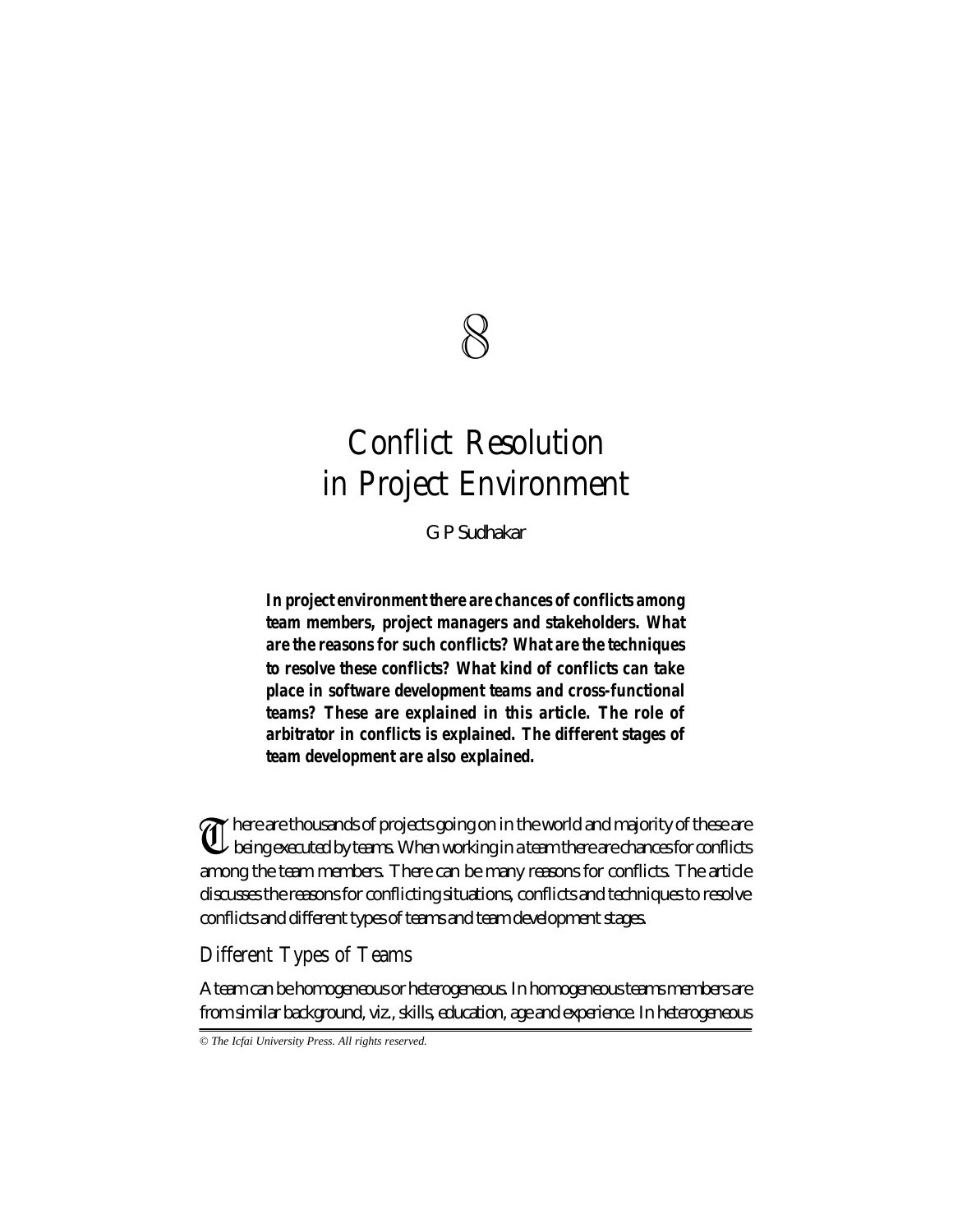teams, which are refered to as cross-functional teams in the corporate terminology, members with different educational background, age and experience work together towards a common goal. For example, members from Marketing, Production, Human Resources and Finance form a cross-functional team.

In product development environment, we see cross-functional teams working together to develop and launch the product into the global markets. Usually the team formation differs based on the industry, product or service. In some kinds of teams, members with same educational background form the team. For example, a Bank or a financial institution will have majority of team members with finance as educational background. Some companies in software industry will have only graduates in computer science as the members of their product development teams. Based on the product or the service the team composition is defined. In some cases, the expert committee of the government consists of the people with diversified background. Now let us see the different stages of team development.

#### **Team Development Stages**

Every team in an organization undergoes specific life cycle. We can observe these team development stages in long running organizations such as IBM, Microsoft and HP, etc. Those team development stages are explained here.

### **Forming**

In this stage of team development, a team will form in the organization with the available human resources. Introductions happen as part of forming stage. Team members come to know about each other in this stage of team development. Team members discuss about their names, experiences and background with each other. There won't be any informal relationships between the team members in this stage.

### **Storming**

In this stage of team development, conflicts occur among team members. They fight for informal leadership in the team. Team members say work is work. There is less scope for cooperation among team members. It is better to allow the team to undergo this stage. If this stage is skipped, these conflicts may surface in the later part of project execution. In this stage of team development, there is less scope for trust among team members.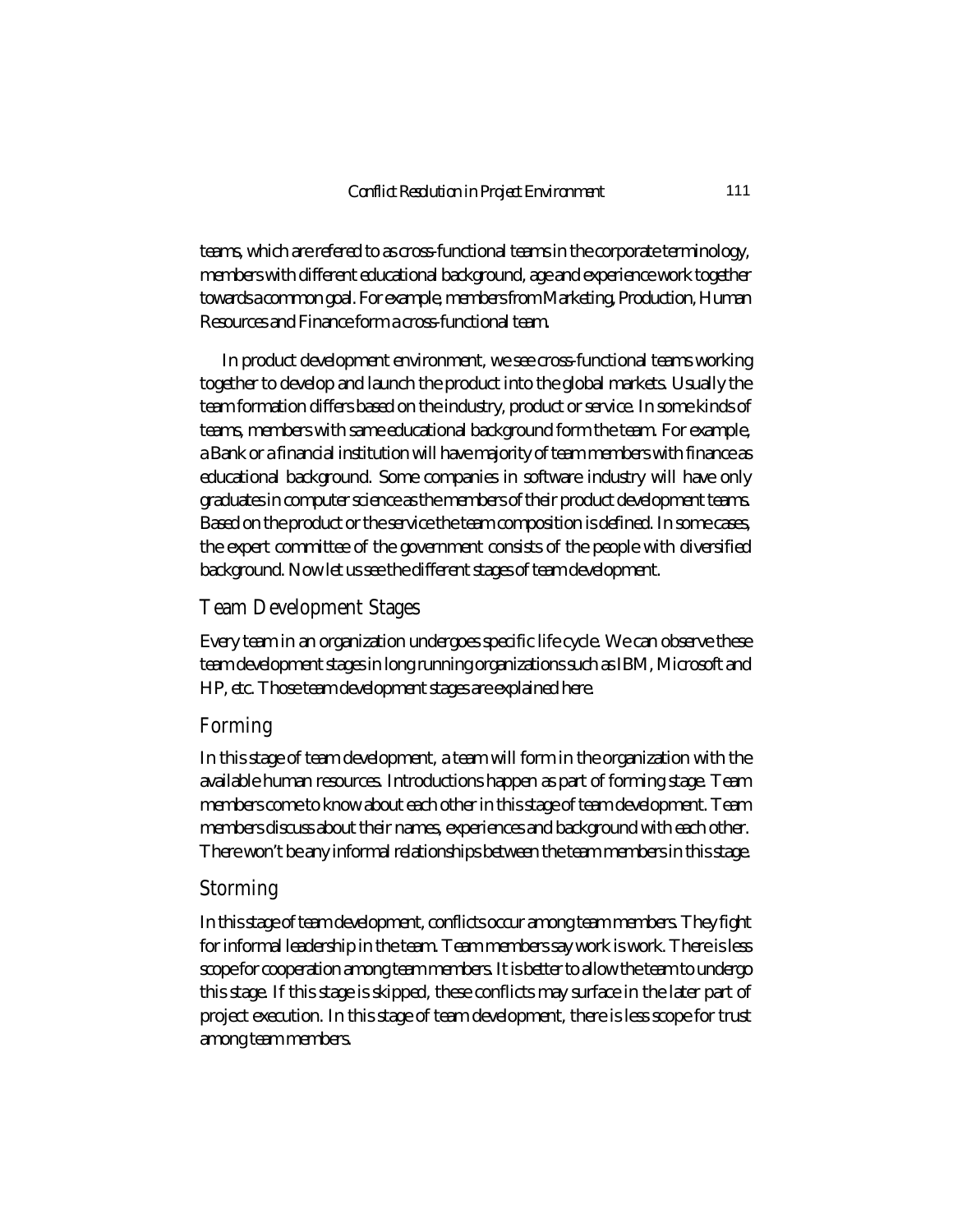## **Norming**

In this stage of team development, the team forms the ground rules of the project. They are known as Norms of the project. Once these norms are formed, the project execution becomes easy. Hence, this stage is very crucial in project development. Team members try to follow the norms formed in this stage. If some members don't follow these norms, they will be notified about the non-conformance.

## **Performing**

In this stage of team development, the team starts performing. The team members start cooperating with each other. Give and take start in this stage of team development. The team reaches the peak stage as far as performance is concerned. Usually teams reach this stage once they complete significant amount of time in project execution.

## **Adjourning**

In adjourning stage of team development, every team members is done with their project contribution. The team is going to dissolve in this stage. Team members are released from this project and allocated to some other projects. Team goes with learning experiences from the project useful for the organization. Basically, the team members are released from this project in this stage of team development.

These teams are lead by the project managers or project leaders. The individuals in the team may be with varied experience level and educational background. Hence, there can be a possibility of conflicts in the team. According to some other school of thought, conflicts are good in an organization. They result in different ideas and productive discussions. However, huge number of conflicts definitely reduces the productivity and can have negative affects in the organization. Human relations become stressful with the huge number of conflicts among the team members.

## **Conflicting Situations**

Conflicts in the organization may occur horizontally or vertically or diagonally. The team members may get into conflicting situation with their peers, manager or any other functional head because of lack of cross-functional coordination. Usually, the team members in the conflict are responsible for resolving the conflict too. The managers can only act as facilitators.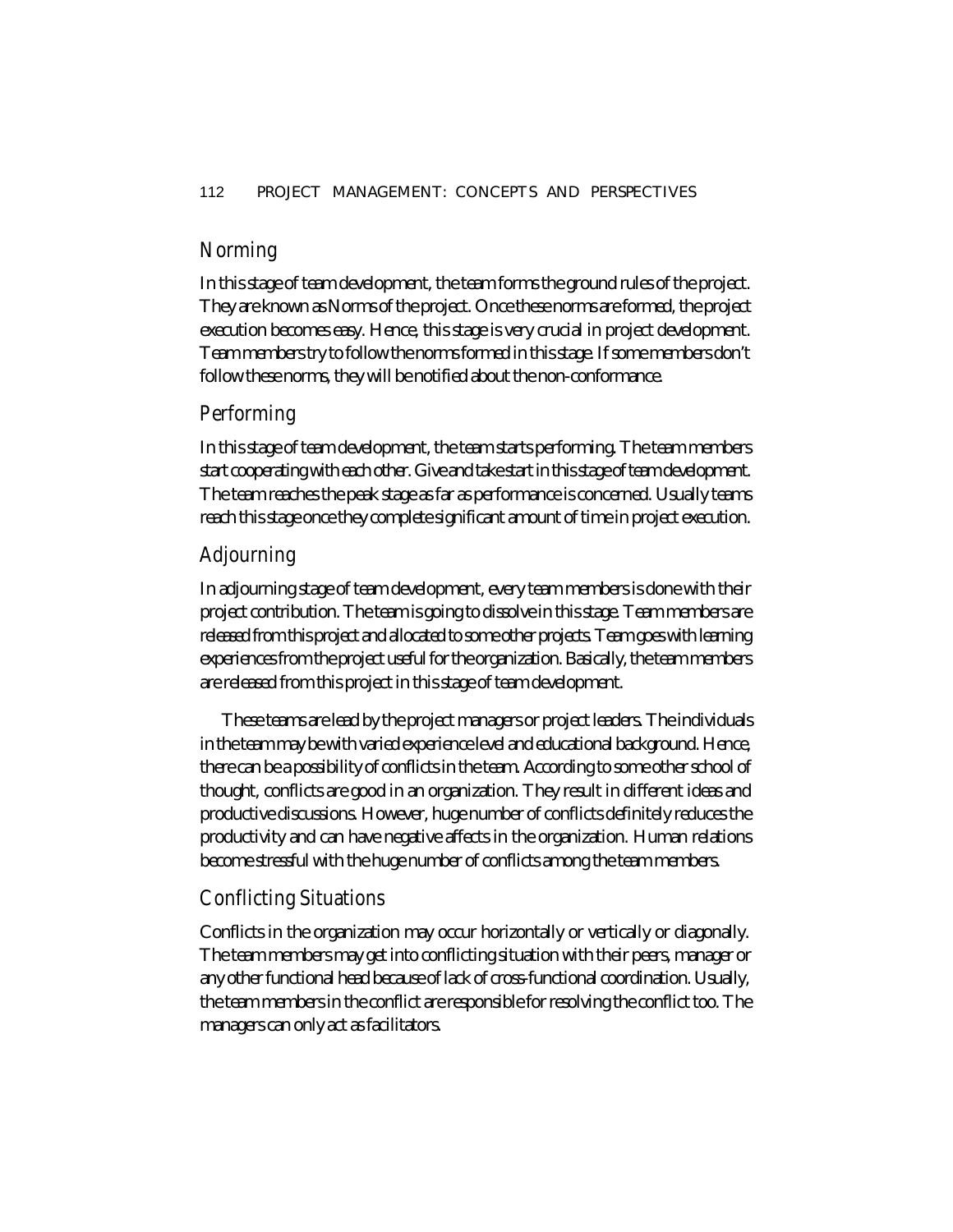If we consider the project manager, he will be talking to the stakeholders such as customers, vendors, suppliers, team members and their families, department heads, sponsor, senior management and users in his day-to-day activities. In dealing with all these stakeholders, the project manager may get into conflict with any of them. Conflicting situations may generate new ideas in some cases, while in some cases they may affect the productivity.

Now let us see the reasons for conflicts occurring in the team environment.

### **Reasons for Conflicts**

There can be many reasons for conflicts in team environment. The reasons can be (Rita, 2005):

- Schedules.
- Technical Issues.
- Project Priorities.
- Resources.
- Cost.
- Personality Issues.

One should remember that the schedules are the first reason for conflicts while personality issues are the last.

Conflicts also arise if the team member is not clear about his role, about the management's expectations, if he did not understand the process, favoritism in the team by the project manager or the senior management, differences in compensation and conflicts in billing rates, etc. Poor project planning can also result into conflicts between different stakeholders of the project. Usually different stakeholders of the project have different interests and needs. Hence, if the objectives of the team members are not in line with the project objectives, then also there is possibility for conflicts in the project. If project objectives are clear and are communicated to team members, it may help in reducing the conflicts in the project.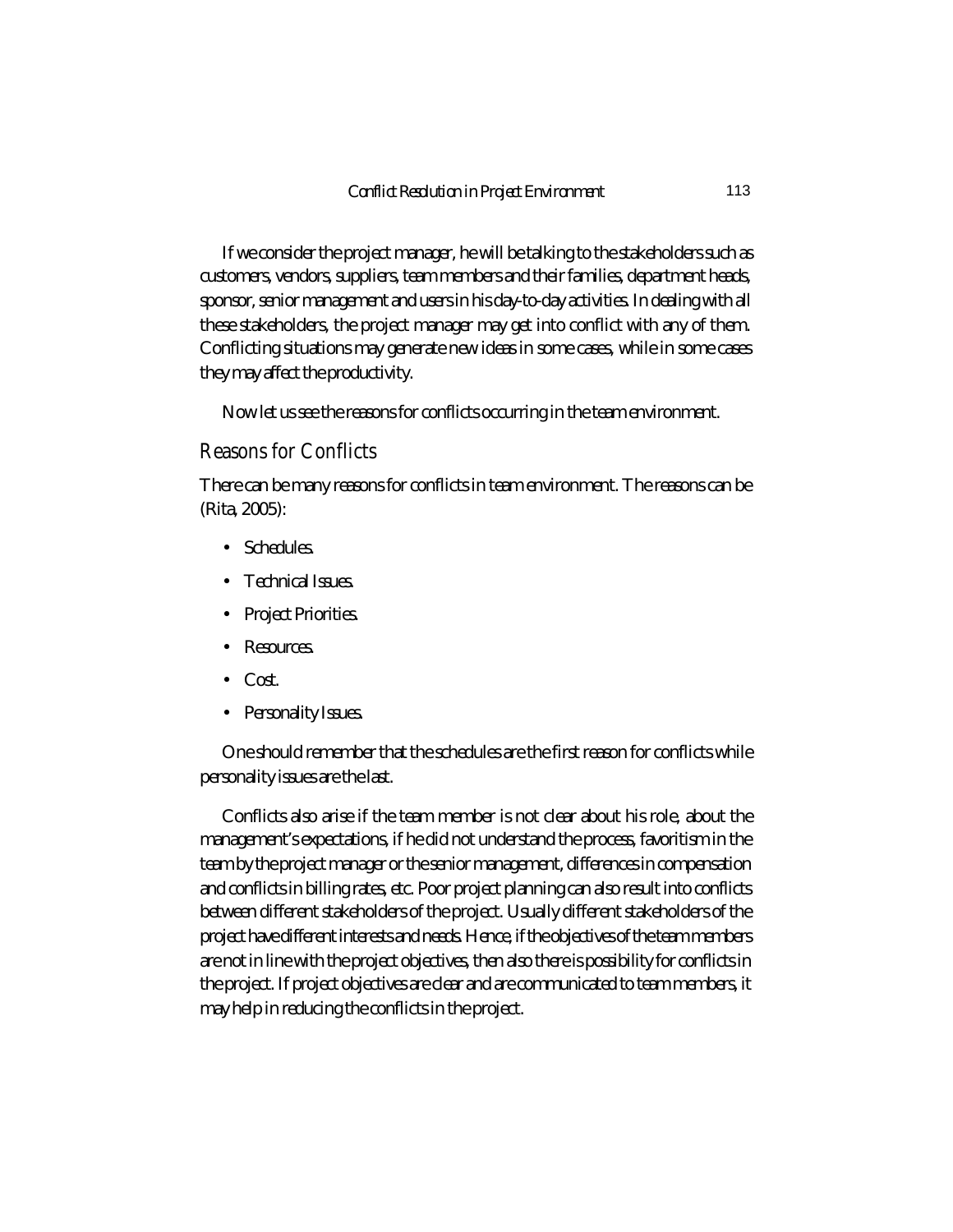## **Conflict Resolution Techniques**

If the conflicts exist among team members, one can follow the conflict resolution techniques to resolve the conflicts. The conflict resolution techniques are explained as follows (Rita, 2005):

## **Withdrawal**

Using this technique, the team member in conflict withdraws his argument. Hence, the opponent wins the argument. This is a lose-win situation. Usually this is not a suggestible way of dealing with conflict.

## **Smoothing**

Using smoothing technique, the team members discuss the issue for some time and go back to their cubicles. Once they reach their cubicles and start thinking about the conflicting situation, they come to know that the conflict still exists and it was not resolved. This may not be the right way of resolving a conflict. The problem surfaces again in this kind of situation.

## **Compromising**

Using this kind of conflict resolution technique, both the members in conflict goes a step backward and compromises on the issue. Both the team members go a step backward in the discussion and come to compromise.

### **Confrontation/Problem Solving**

This is supposed to be the best way of resolving conflicts. By keeping facts and figures in the discussion, the conflict gets resolved using problem solving approaches. This creates win-win situation for the members in conflicting situation.

### **Forcing**

This technique creates win-lose situation for the member. The member, who applies the forcing technique, wins the argument, while the other one loses the argument. This may not be the best technique many times. The managers can use their legitimate power and apply this technique to resolve the conflicts some times. The project managers may apply this forcing technique based on the situation with care on their team members.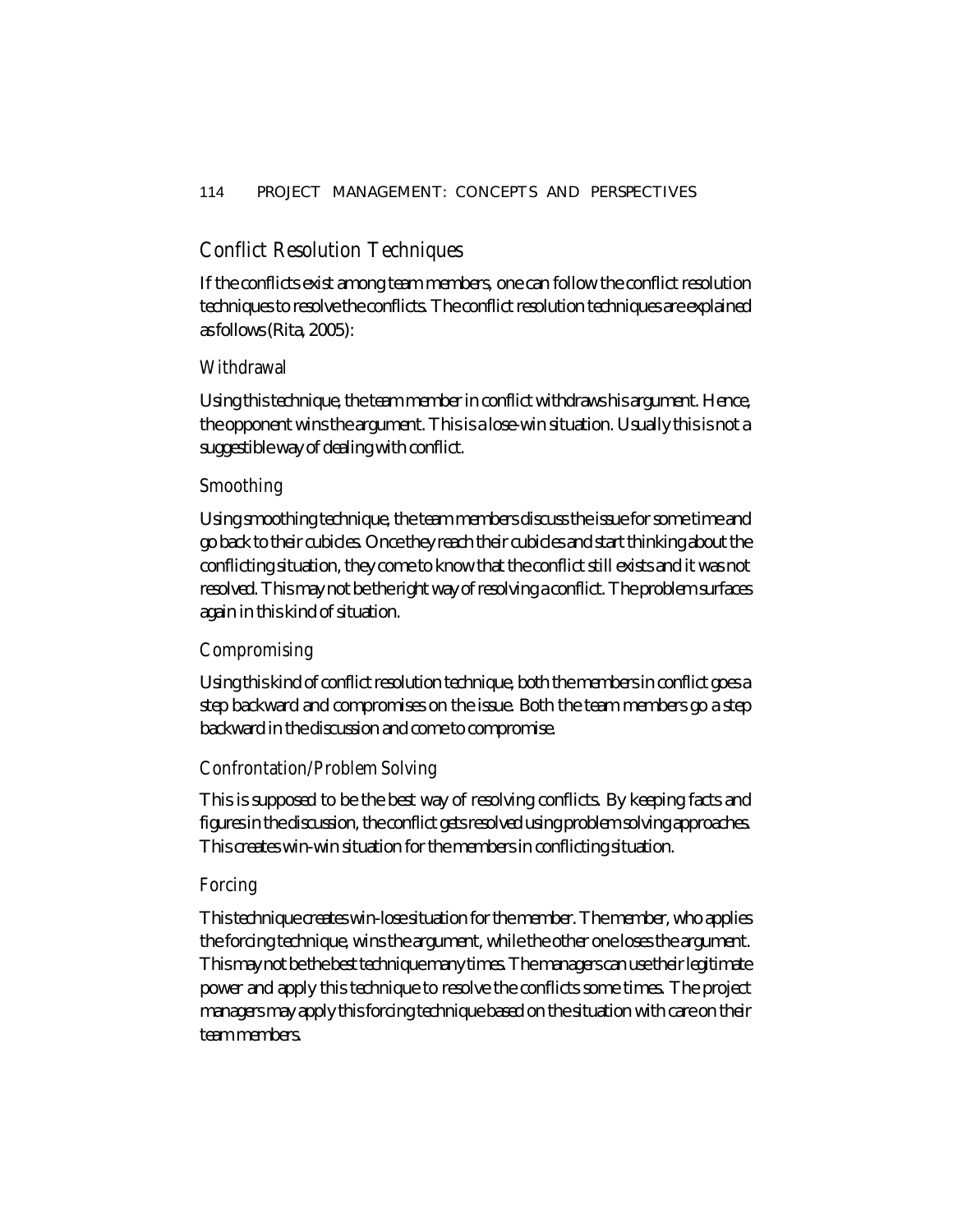Usually conflicts are resolved at a stage above the level where they occur in the project or the organization. That is, if a conflict occurs between a project manager and his team member, the conflict resolution is usually done by the manager of project manager. That is, conflict resolution is done at one level above the origin level of the conflict. The conflict resolution can be position based or interest based. The interests of the parties involved may be security related, recognition, sense of belongingness, or control over one's life (Roger, 1991).

#### **Role of Arbitrators in Conflicts**

Basically, the project manager has to play arbitrator's role if the conflicts occur among different stakeholders of the project. There is possibility for conflicts between different stakeholders of the project such as suppliers, vendors, customers, users, team members, senior management and functional managers. If they get into conflicting situation the project manager may play the role of arbitrator in the conflicts.

If the conflicts are between different stakeholders of the project, in some cases a third party may involve in resolving conflicts between these stakeholders.

If conflicts are not handled properly they become disputes. There is an institution known as "The Chartered Institute of Arbitrators (CIArb)" based in London with more than 11,000 members across 100 countries. This institution is a center of excellence for global promotion, facilitation, and development of all forms of dispute resolution. It also provides membership and training facilities to individual practitioners of dispute resolution. If an individual is new to this discipline, they provide one day training program which leads to the Associate membership and the experienced professionals can directly apply for the membership of the institution.

## **Conflict with Stakeholders**

In a project environment, there is possibility for conflicts between the project manager and the stakeholders or among the stakeholders themselves. If the conflict is between the project manager and the stakeholders, the project manager can use the above mentioned conflict resolution techniques in resolving the conflicts. If the conflict is among the stakeholders the project manager has to play a facilitator role, and with the help of facts and figures, the project manager has to resolve the conflicts among the stakeholders.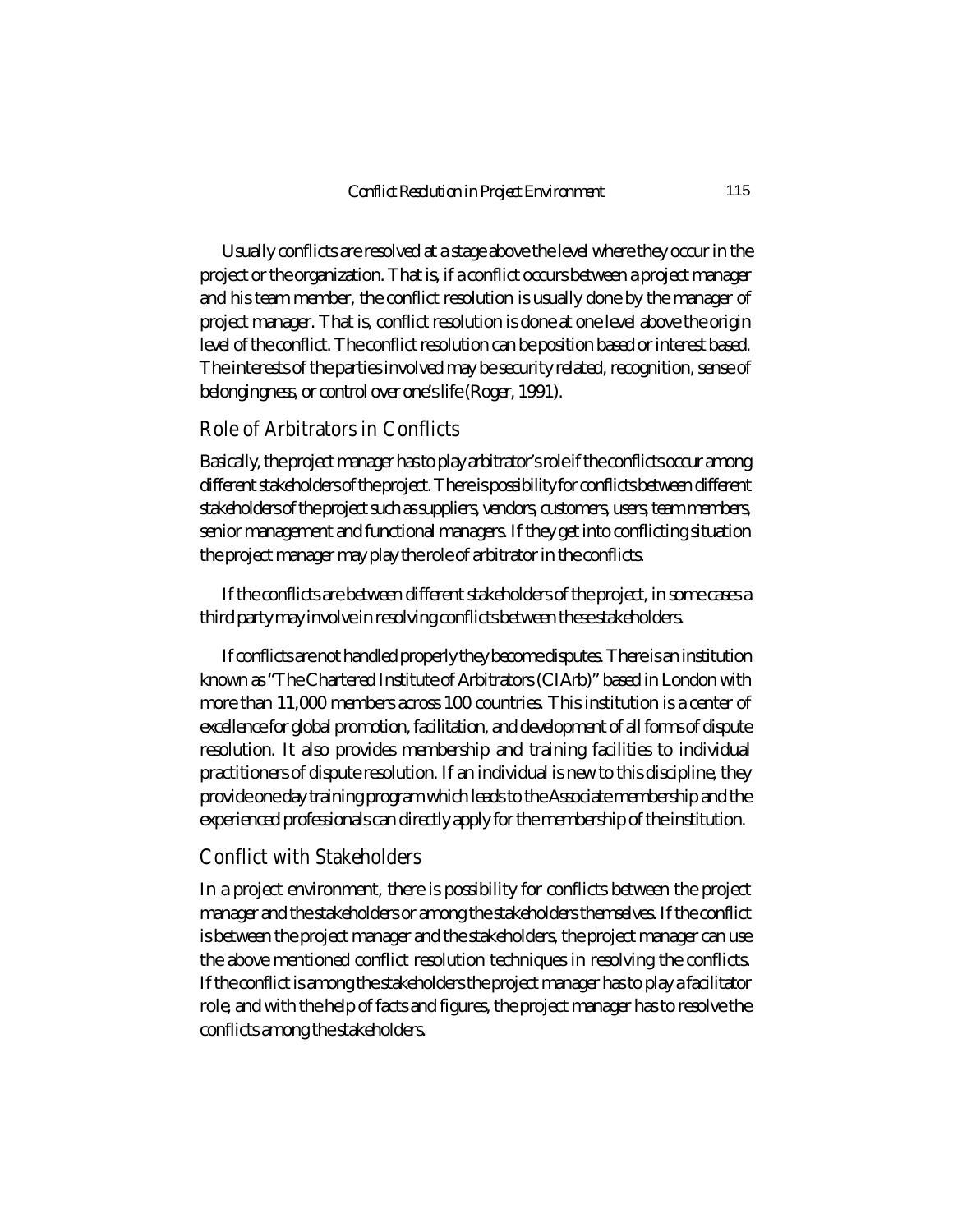#### 116 PROJECT MANAGEMENT: CONCEPTS AND PERSPECTIVES

The project manager may even get into conflicting situations with the customer related to schedules, scope or cost of the project. In this kind of scenario, the project manager has to use his negotiation and conflict resolution skills in resolving the conflicts with the customer. Similarly, the project manager may get into conflicts with the vendors and suppliers related to costs and payments.

The project manager has to interact with the users during the course of the project. If the project does not meet the needs, wants and expectations of the users, conflicts may occur between the project management team and the users. Hence, the project manager has to have good communication and negotiation skills in dealing with stakeholders.

## **Avoid E-mail Wars**

Usually, in modern days, the conflicts may arise in the form of e-mail wars. It is better to avoid these e-mail wars in conflicting situations and get the parties involved to the negotiation table. It is better to use the above scientific techniques in resolving conflicts.

Usually in case of virtual teams, these e-mail wars are very common because team members are distributed across locations geographically.

## **Conflicts in IT Projects**

Usually there can be conflicts among the team members in IT projects. The conflicts may occur in requirements gathering stage, design stage, coding stage or the most famous testing stage of IT project. Usually, programmers and test engineers get into conflicts during integration and system testing stage. The customer and the performing organization get into conflicts during acceptance stage of the project. Also the customer and the performing organization can get into conflicts during requirements sign off.

The team members may get into conflict with the project manager during work allocation and task schedules. The project manager may get into conflict with vendors regarding cost issues. He may get into conflicting situation with his manager or senior management regarding project priorities and status update. Like this, there is scope for conflicts at every stage of the project. Hence, the project manager has to use his power in addition to the conflict resolution techniques for the proper execution of the project. The project manager should also manage the stakeholders properly to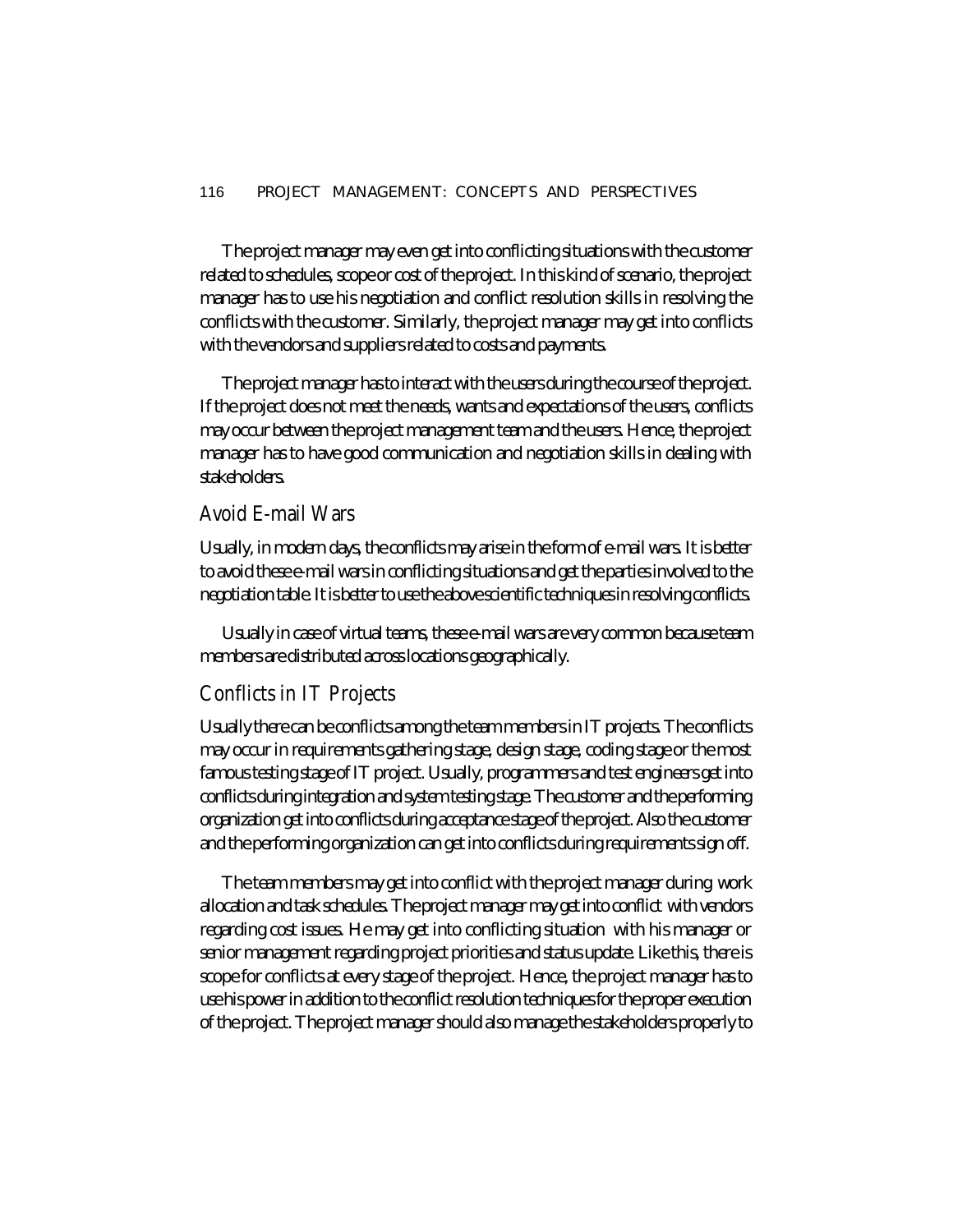avoid the conflicts, which affect the productivity. Identification of stakeholders and managing them is very important for project managers to reduce the number of conflicts in the project.

## **Conflicts in Cross-Functional Teams**

Usually in product development organizations, it is common to form the cross-functional teams. Team members from different business functions such as marketing, finance, human resources, production, operations and engineering form the cross-functional teams. In software product development environment, requirements come form the marketing team or based on the standards or based specifications given by the bodies such as Object Management Group (OMG). For example, OMG has given specifications for Common Object Request Broker Architecture (CORBA) and Unified Modeling Language (UML).

If the requirements come from the marketing team, there is possibility of conflict between the engineering teams and the marketing teams regarding completeness of the requirements. Once the product is delivered from the engineering team to the support team, the support team should understand the known defects and the features of the product. During this transfer of knowledge, the engineering team should give the complete transition to the product support team. There is possibility of conflict between Quality Assurance (QA) team and Engineering team during product testing. Hence, at each stage it is better to define the process clearly and have reviews at each stage so that it reduces the conflicts in product development environment. In conflicting situations, it is better to use aforementioned discussed techniques to resolve the conflicts.

### **Conclusion**

In an organization, there can be teams with different team development stages. Hence, by observing these team development stages, the project manager can make calculated steps while project execution. If he encounters any conflicts in the team, he can use the techniques in resolving the conflicts. With these conflict resolution techniques and his powers the project manager can lead the project towards the success.

*(G P Sudhakar, Consulting Editor, Icfai Research Centre. He can be reached at purna24@hotmail.com).*